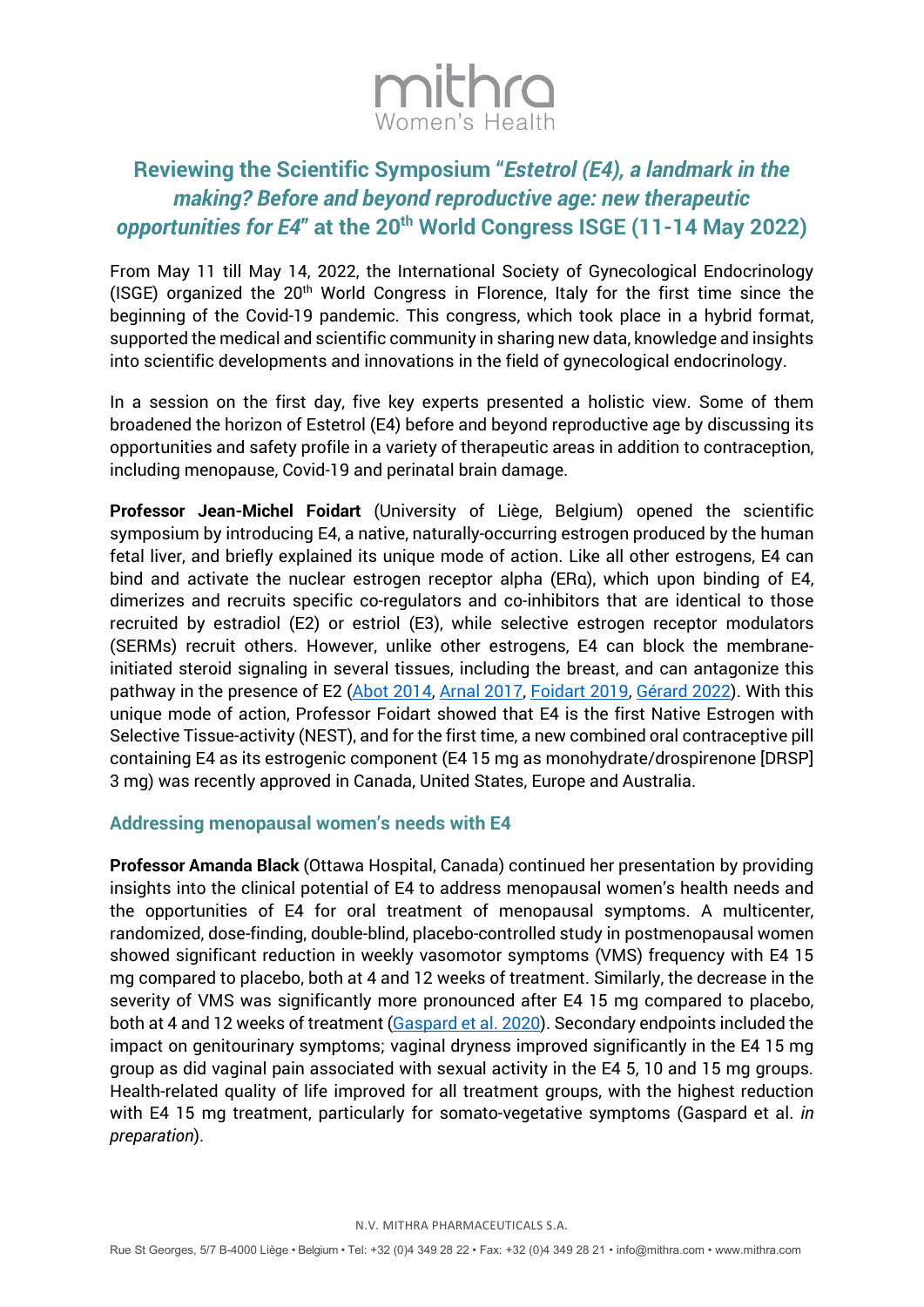

These primary efficacy outcomes were corroborated by two recent, multicenter, double-blind, placebo-controlled phase 3 trials in postmenopausal women that measured the treatment effects of VMS frequency and severity at E4 15 and 20 mg. Results demonstrated a meaningful reduction in VMS frequency and severity *versus* baseline (decrease of 80% and 56%, respectively) and compared to placebo. Secondary endpoints evaluated at 3 months suggested a positive effect of E4 on quality of life including VMS, mood swings, anxiety, sleep, joint pain, libido, skin and hair quality.

### **Safety profile of E4: recent clinical evidence**

**Professor Jonathan Douxfils** (University of Namur and QUALIblood, Belgium) further elaborated on the favorable safety profile of E4 and provided a brief overview of the coagulation cascade and the risk of venous thromboembolism (VTE), a rare but serious adverse event that is associated with the use of hormonal therapy (HT), which is linked to acquired resistance towards activated protein C (APCr). Using results from a multicenter, randomized, double-blinded study in postmenopausal women, Professor Douxfils demonstrated that E4 15 mg did not impact levels of triglycerides, total cholesterol and LDL-C after 12 weeks of treatment. HDL-C was shown to be significantly increased while the ratio of total cholesterol on HDL-C as well as the level of HbA1c was significantly reduced, showing a favorable profile of E4 on lipid and glycemic functions.

In addition, compared to placebo, E4 15 mg showed no differences in hemostasis parameters, except for slight increases in APCr and sex hormone binding globulin (Douxfils et al., *in preparation*). In line, in women of contraceptive age, the results from a randomized, singlecenter, open-label, comparative study showed that E4 15 mg in combination with DRSP 3 mg had a favorable impact on lipid function and significantly lower impact on several hemostasis parameters, including APCr, compared to ethinylestradiol (EE) combined with DRSP or levonorgestrel [\(Douxfils et al. 2020;](https://www.contraceptionjournal.org/article/S0010-7824(20)30338-3/fulltext) [Klipping et al. 2021\)](https://www.contraceptionjournal.org/article/S0010-7824(20)30338-3/fulltext). Thus, E4, either alone or in combination with DRSP, was shown to have a favorable lipid and glycemic profile while its impact on hemostasis was negligible, thereby elucidating that the choice of estrogens can modulate its impact on hemostasis function. Data from large phase 3 contraceptive trials enrolling 3,425 premenopausal women further suggested that the use of E4/DRSP is associated with low adverse events rates and risk of VTE [\(Creinin et al. 2021;](https://www.contraceptionjournal.org/article/S0010-7824(21)00149-9/fulltext) [Gemzell](https://obgyn.onlinelibrary.wiley.com/doi/10.1111/1471-0528.16840)  [Danielsson et al. 2022\)](https://obgyn.onlinelibrary.wiley.com/doi/10.1111/1471-0528.16840).

These findings are in line with a recent model that has been developed to predict the risk of VTE in users of combined oral contraceptives [\(Morimont et al. 2020\)](https://www.thrombosisresearch.com/article/S0049-3848(20)30444-8/fulltext). Although prospective data are needed to confirm these results, it was shown that E4 15 mg, when administered to high-risk female and male patients hospitalized with moderate COVID-19, had no safety concerns. Given the fact that patients, all of whom received standard-of-care heparin, had similar rates of COVID-19-related clotting events in the E4 15 mg and placebo treatment groups (Utian 2021, NAMS), these data further strengthen the safety profile of E4.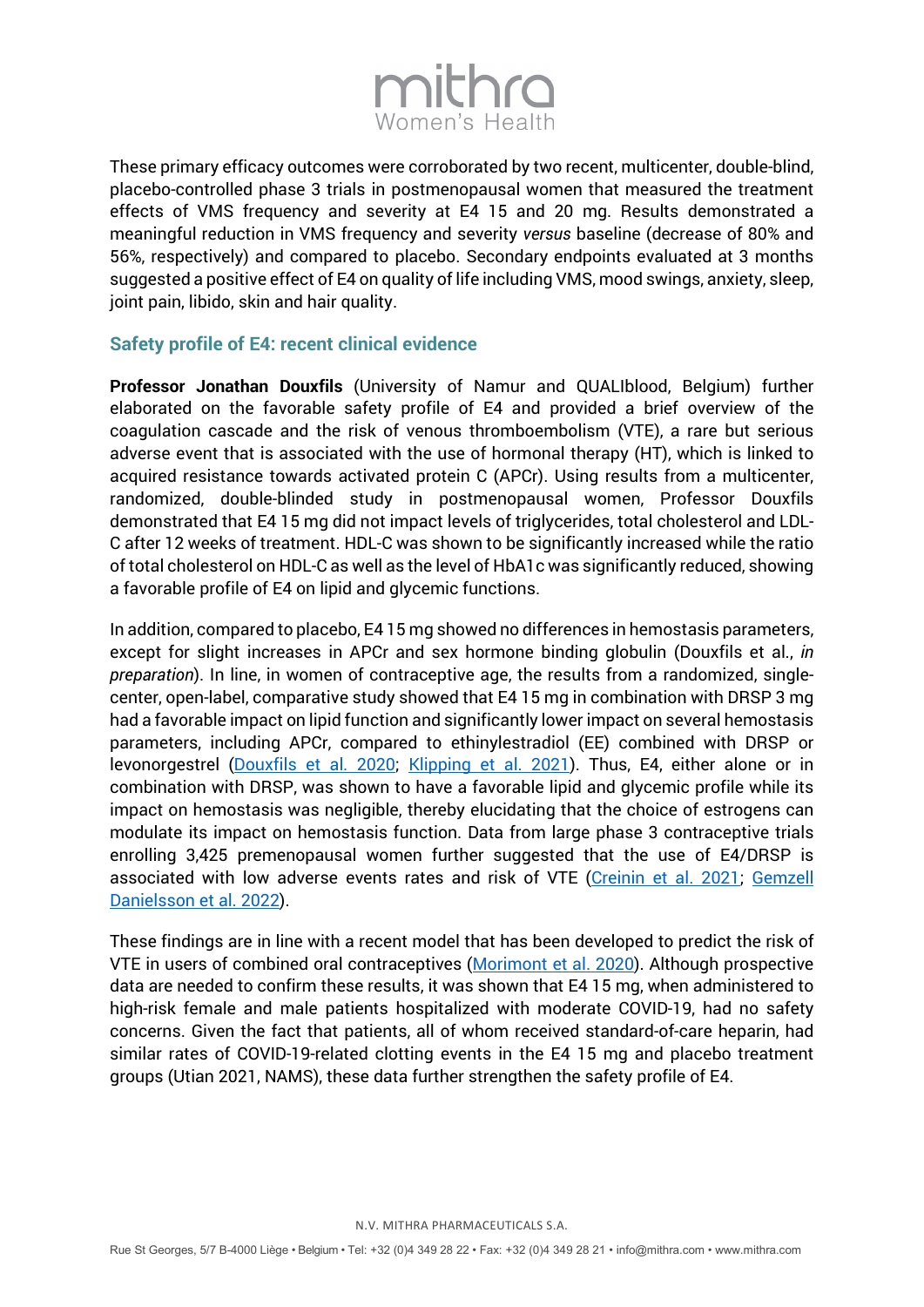# mithro

# **Exploring new frontiers with estrogens: recent developments with E4 for protection in perinatal brain damage**

**Professor Pierre Gressens** (INSERM, Paris, France) shed light on perinatal brain injury and the role of neuroinflammation and discussed recent developments with E4 for the protection of perinatal brain damage. Estrogens are known to play an important role in the development and function of the central nervous system (CNS), and the neuroprotective effect of estrogens, including E2 and E4 has been demonstrated in various *in vitro* and *in vivo* models of CNS disease.

Given the fact that fetal plasma levels of E4 are 12 times higher than maternal levels, E4 may play an important role during fetal development. Using different preclinical models of neonatal and adult brain injury, E4 showed various beneficial effects within the pathophysiologic cascade of hypoxic-ischemic encephalopathy, including a reduction of excitotoxic glutamate and gamma-aminobutyric acid release, calcium and nitrate brain levels, oxidative stress, neuronal necrosis and apoptosis, and neuro-inflammation. Furthermore, it has been shown that E4 has the potential to trigger mechanisms of brain repair including neurogenesis, angiogenesis and myelination [\(Tskitishvili et al. 2014,](https://www.sciencedirect.com/science/article/abs/pii/S001448861400243X?via%3Dihub) 2016, [2017](https://www.ncbi.nlm.nih.gov/pmc/articles/PMC5118942/) an[d 2019;](https://link.springer.com/chapter/10.1007/978-3-030-11355-1_4) Viellevoye et al. *in preparation*).

# **"New therapeutic opportunities for estrogens: optimizing cognition and brain health at midlife and beyond"**

Finally, **Professor Pauline Maki** (University of Illinois, Chicago, USA) looked into new opportunities for estrogens and discussed the impact of the menopausal transition on cognition and brain health at midlife and beyond, the factors that can lead to cognitive difficulties and the effects of hormone therapy on memory complaints, which are common during and after the menopausal transition, affecting 39% of healthy women aged 40–55 years [\(Gold et al. 2000\)](https://academic.oup.com/aje/article/152/5/463/149545?login=false).

Professor Maki presented data from large prospective studies, which provided reliable evidence that women experience declines in objective memory performance across the menopause transition and explained that a clear understanding of the factors that contribute to cognitive difficulties in the menopause transition is key to identifying effective treatments for those difficulties. One general mechanism by which menopause may impact memory is through direct effects of estrogen withdrawal on brain systems such as the hippocampus and prefrontal cortex that are rich in estrogen receptors. Neuroimaging studies showed enhanced function in these areas during hormone therapy, and basic science studies demonstrated enhanced hippocampal neurogenesis and other neuroprotective effects of estrogens, including E4 [\(Tskitishvili et al. 2014](https://www.sciencedirect.com/science/article/abs/pii/S001448861400243X?via%3Dihub) and [2016\)](https://www.ncbi.nlm.nih.gov/pmc/articles/PMC5085115/). VMS and VMS-related sleep difficulties may also contribute to memory dysfunction and recent data suggested that VMS, only when objectively measured with ambulatory monitors but not when self-reported, were associated with memory declines and adverse effects on brain health, including hippocampal dysfunction, ischemic damage, elevated cortisol and sleep disruption [\(Maki et al. 2020\)](https://www.ncbi.nlm.nih.gov/pmc/articles/PMC7538803/).